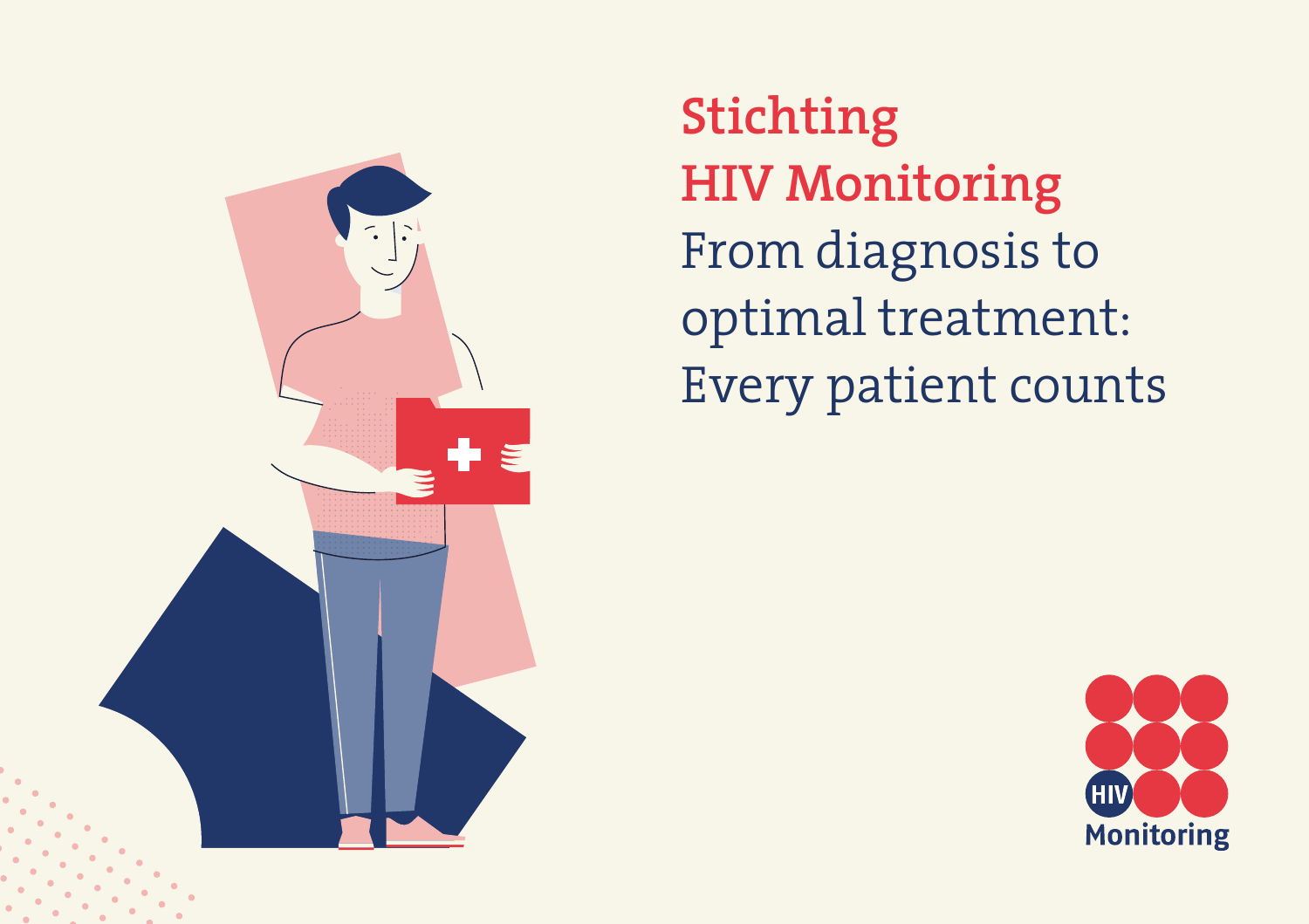# **From diagnosis to optimal treatment how medical data contribute to HIV care**



## **HIV care in designated centres**

2

1

If you are diagnosed with HIV in the Netherlands, you are referred to a designated HIV treatment centre. At each hospital visit, the HIV treatment team records your medical information in your medical file.

## **SHM contributes to global HIV research**

and international HIV research. This research provides tangible input into HIV treatment guidelines and prevention policies, and leads to

# Our data are also used in national

improvements in HIV care worldwide.

### **SHM furthers knowledge on HIV in the Netherlands**

**Improving care**

patient care.

SHM also provides HIV treatment centres with regular updates of their own data. These updates are used by the care teams to improve their

5

4

Our research helps to understand the effect of lifelong treatment in people living with HIV. We regularly present our work in international medical journals and in our yearly Monitoring Report.

## **SHM collects medical information for research**

With your explicit consent, SHM collects your medical information at the HIV treatment centre. Your HIV treating physician or nurse consultant will ask you for your consent. You are also free to withdraw your consent at any time. This will not affect your treatment.

SHM adheres to the European GDPR\* and all national privacy regulations for medical research. As a result, none of the information collected by SHM can be directly traced back to an individual.

# **High quality data**

3

Research requires accurate and reliable data. SHM therefore carries out various rigorous quality control steps. After further processing, the data are stored in our highly secure 'data warehouse', ready for use in research.



**SHM monitors the HIV epidemic and systematically collects, analyses and reports on medical information from people living with HIV.** *\*General Data Protection Regulation*